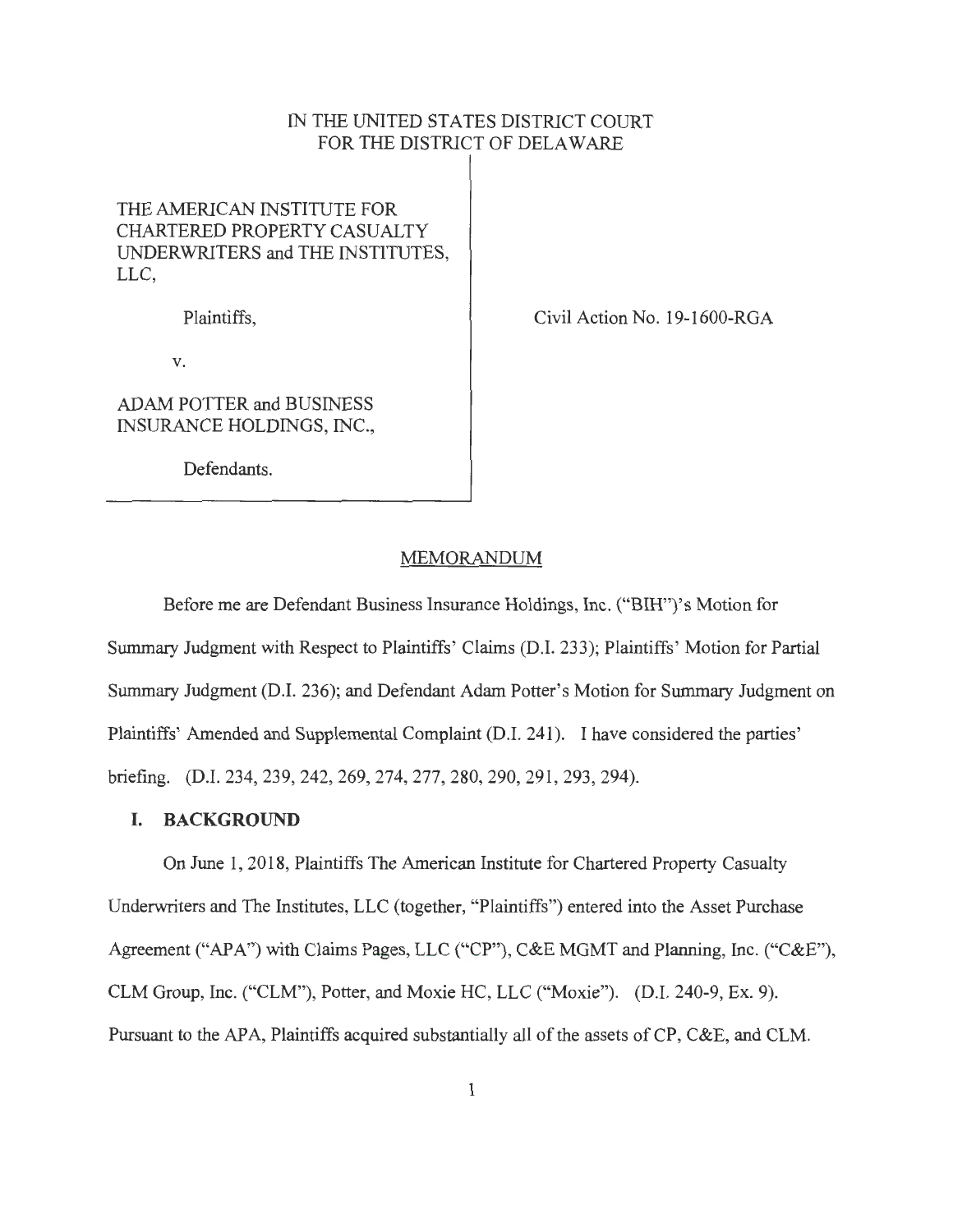*(Id. at 1).* The APA contains non-compete and non-solicitation provisions which generally prohibit "each Selling Party"<sup>1</sup> from competing with the "Sellers' Businesses." *(Id.*, § 6.12(a)-(b)).

In Count I of the Amended and Supplemental Complaint, Plaintiffs claim that BIH and Potter breached the non-compete and non-solicitation provisions of the APA. (D.I. 48). Plaintiffs also assert claims for tortious interference (Count II) and declaratory relief (Count IV) against Potter. *(Id ).* Plaintiffs, BIH, and Potter have all filed cross-motions for summary judgment on Plaintiffs' breach of contract claim. (D.I. 233, 236, 241 ). Potter has also moved for summary judgment on Plaintiffs' tortious interference and declaratory relief claims. (D.I.  $241$ .

## **ll. LEGALSTANDARD**

"The court shall grant summary judgment if the movant shows that there is no genuine dispute as to any material fact and the movant is entitled to judgment as a matter of law." FED. R. CIV. P. 56(a). Material facts are those "that could affect the outcome" of the proceeding. *Lamont* v. *New Jersey,* 637 F.3d 177, 181 (3d Cir. 2011 ) (quoting *Anderson* v. *Liberty Lobby, Inc.*, 477 U.S. 242, 248 (1986)). "[A] dispute about a material fact is 'genuine' if the evidence is sufficient to permit a reasonable jury to return a verdict for the nonmoving party." *Id.* The burden on the moving party may be discharged by pointing out to the district court that there is

 $<sup>1</sup>$  The APA defines the term "Selling Parties" as "the Companies, Adam Potter and Moxie."</sup> (D.I. 240-9, Ex. 9, at 46). The "Companies" are CP, C&E, and CLM. *(Id.* at 1). C&E changed its name to BIH on June 7, 2018. (D.I. 48 at  $\P$  12; D.I. 145 at  $\P$  12). Potter then sold BIH to Beacon Intercontinental Group, Inc. on September 1, 2019. (D.I. 247-2, Ex. 13). In rejecting BIH's motion to dismiss the contract claim, this Court held that the non-compete and non-solicitation provisions of the APA still apply to BIH despite its new ownership. (D.I. 137 at  $5-6$ ).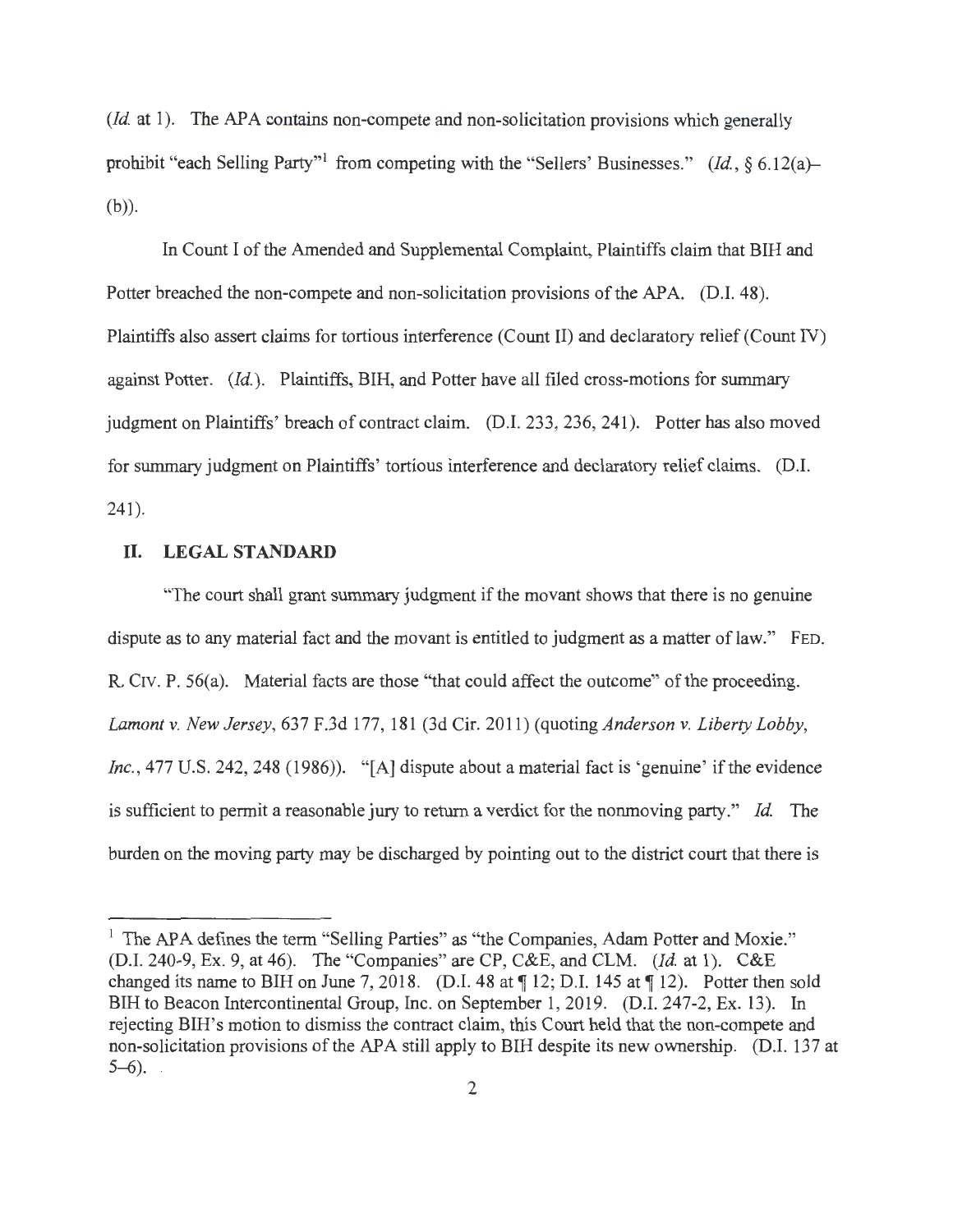an absence of evidence supporting the non-moving party's case. *Celotex Corp. v. Catrett,* 477 U.S. 317,323 (1986).

The burden then shifts to the non-movant to demonstrate the existence of a genuine issue for trial. *Matsushita Elec. Indus. Co. v. Zenith Radio Corp.,* 475 U.S. 574, 586-87 (1986); *Williams v. Borough of West Chester,* 891 F.2d 458, 460-61 (3d Cir. 1989). A non-moving . party asserting that a fact is genuinely disputed must support such an assertion by: "(A) citing to particular parts of materials in the record, including depositions, documents, electronically stored information, affidavits or declarations, stipulations . .. , admissions, interrogatory answers, or other materials; or (B) showing that the materials cited [by the opposing party] do not establish the absence ... of a genuine dispute ... ." FED. R. CIV. P.  $56(c)(1)$ . The non-moving party's evidence "must amount to more than a scintilla, but may amount to less (in the evaluation of the court) than a preponderance." *Williams,* 891 F.2d at 460-61.

When determining whether a genuine issue of material fact exists, the court must view the evidence in the light most favorable to the non-moving party and draw all reasonable inferences in that party's favor. *Wishkin v. Potter,* 476 F.3d 180, 184 (3d Cir. 2007). If the non-moving party fails to make a sufficient showing on an essential element of its case with respect to which it has the burden of proof, the moving party is entitled to judgment as a matter oflaw. *See Celotex Corp.,* 477 U.S. at 322.

#### **III. DISCUSSION**

#### **A. Breach of Contract (Count I)**

Plaintiffs allege that BIH and Potter violated the non-compete and non-solicitation provisions of the APA by promoting and hosting the Cannabis and Hemp Conference ("the C&H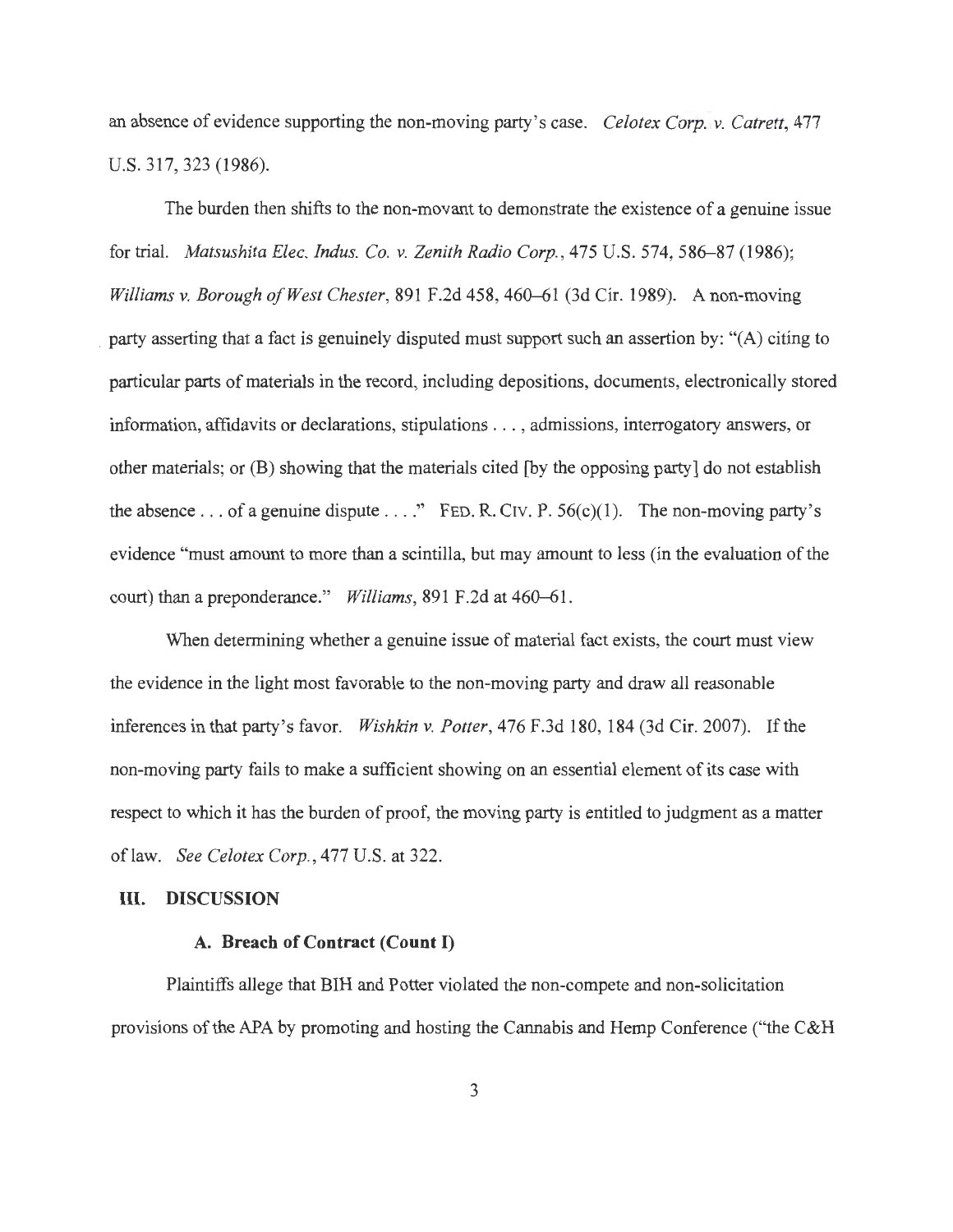Conference") in October 2019. (D.I. 48 at  $\P$  153). The non-compete and non-solicitation

provisions of the APA provide:

(a) During the period beginning on the Closing Date and ending the fifth (5th) anniversary of the Closing Date (the "Non-Compete Period"), each Selling Party covenants and agrees not to, and shall cause its Affiliates not to, directly or indirectly, and anywhere in the United States, conduct, manage, operate, engage in or have an ownership interest in any business or enterprise engaged in any activities that are otherwise competitive with any of the Sellers' Businesses as conducted as of the Closing Date, except that during the Non-Compete Period any Selling Party, or any other party listed on Schedule 6.12, may undertake the activities set forth on Schedule 6.12 attached hereto (collectively, the "Permitted Activities").

(b) With the exception of Permitted Activities, during the Non-Compete Period, each Selling Party shall not, and shall cause its Affiliates not to, directly or indirectly, call-on, solicit or induce, or attempt to solicit or induce, any customer or other business relation of Buyer for the provision of products or services related to any of Sellers' Businesses or in any other manner that would otherwise interfere with the business relationship between Buyer and its customers and other business relations.

(D.I. 240-9, Ex. 9, § 6.12).

The parties dispute the proper interpretation of "Sellers' Businesses." The APA states,

'" Sellers' Businesses' or 'Seller's Business' has the meaning set forth in the preamble hereto."

*(Id.* at 45). The preamble provides, "CLM is engaged in the business of operating as a national

trade association for the claims and litigation management industries, as more specifically set

forth in Schedule A . . .<sup>32</sup> (*Id.* at 1). Schedule A defines "CLM Business" as "A professional

association in the insurance industry with more than 45,000 professionals in the claims

resolutions and litigation management industries, offering different types of memberships, with

local chapters across the United States." *(Id.* at Schedule A (Institutes0008127)). Schedule A

 $2$  There were multiple businesses sold to Plaintiffs in the APA, but in this litigation, Plaintiffs are only concerned with CLM's business. *(See, e.g. ,* D.I. 269 at 9).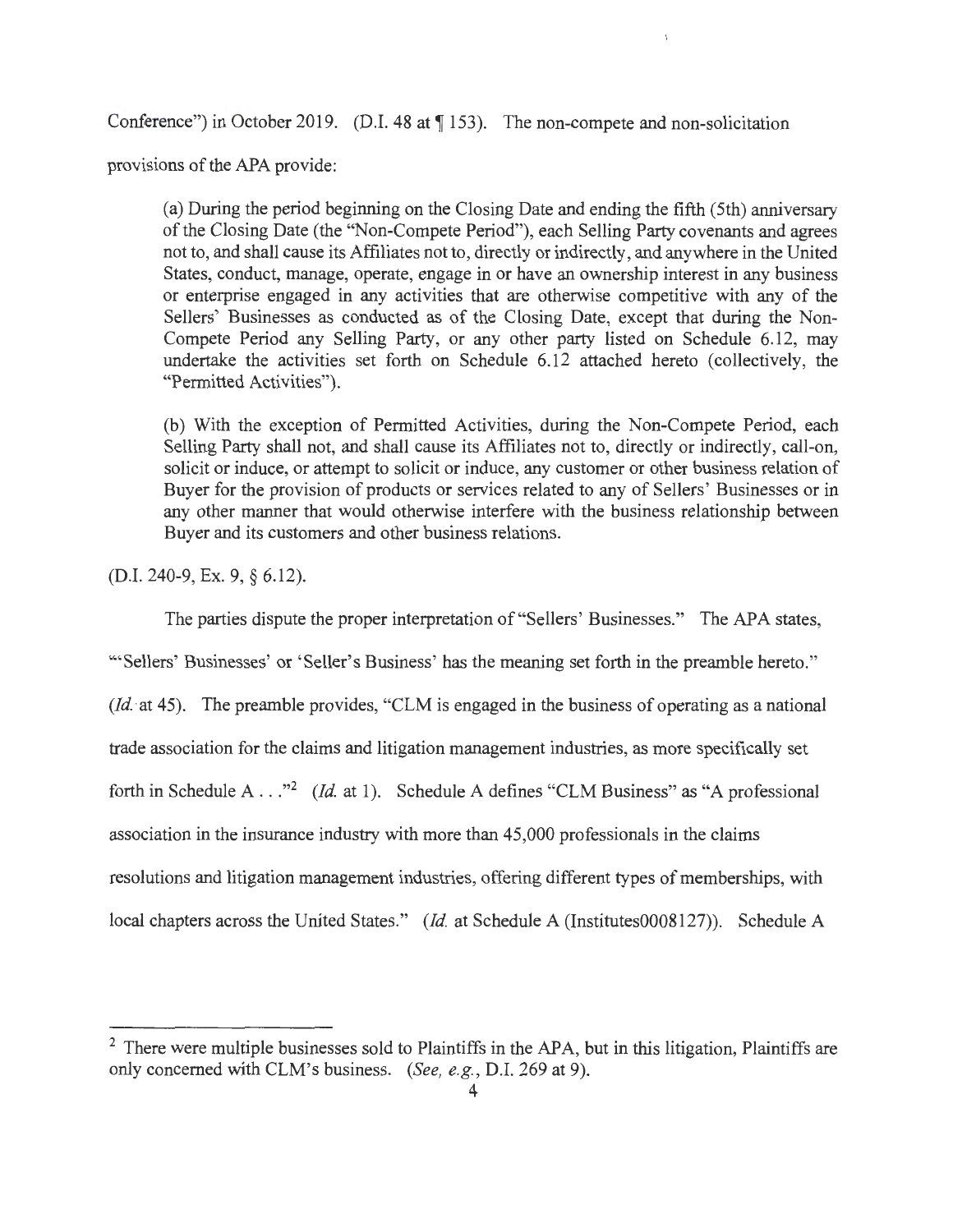further provides that CLM offers specific "products and services," including an annual

conference and specialty conferences. *(Id.).* 

Schedule 6.12 of the APA outlines the "Permitted Activities" that are excluded from the

non-compete provisions, with the following limitation:

[P]rovided, however, on or after the Closing Date, none of the Selling Parties is permitted to, and each shall cause its Affiliates not to ( and the following are excluded from Permitted Activities):

1. Work/create/develop/offer/promote educational content related to claims and litigation management, unless in partnership with CLM and CP.

2. Produce live delivery, such as events, networking, seminars, award programs, and conferences targeted to claims and litigation management professionals.

*(Id.* at Schedule 6.12 (Institutes0008229)).

Plaintiffs argue that the non-compete provision of the APA prohibits Defendants from offering any "specialty conference" relating to the insurance industry, unless it is listed as a "Permitted Activity." (D.I. 294 at 3). Plaintiffs' interpretation is inconsistent with the plain language of the APA. The plain language instead makes clear that CLM's business is limited to the claims and litigation management industries, not the insurance industry generally. *See Manti Holdings, LLC v. Authentix Acquisition Co.,* 261 A.3d 1199, 1208 (Del. 2021) ("When a contract is clear and unambiguous, the court will give effect to the plain meaning of the contract's terms and provisions." (internal citation omitted)). The APA therefore prohibits Defendants from offering a specialty conference that provides content related to claims and litigation management or that targets claims and litigation management professionals.

There is a factual dispute regarding whether the C&H Conference offered claims and litigation management content or targeted claims professionals. For example, the C&H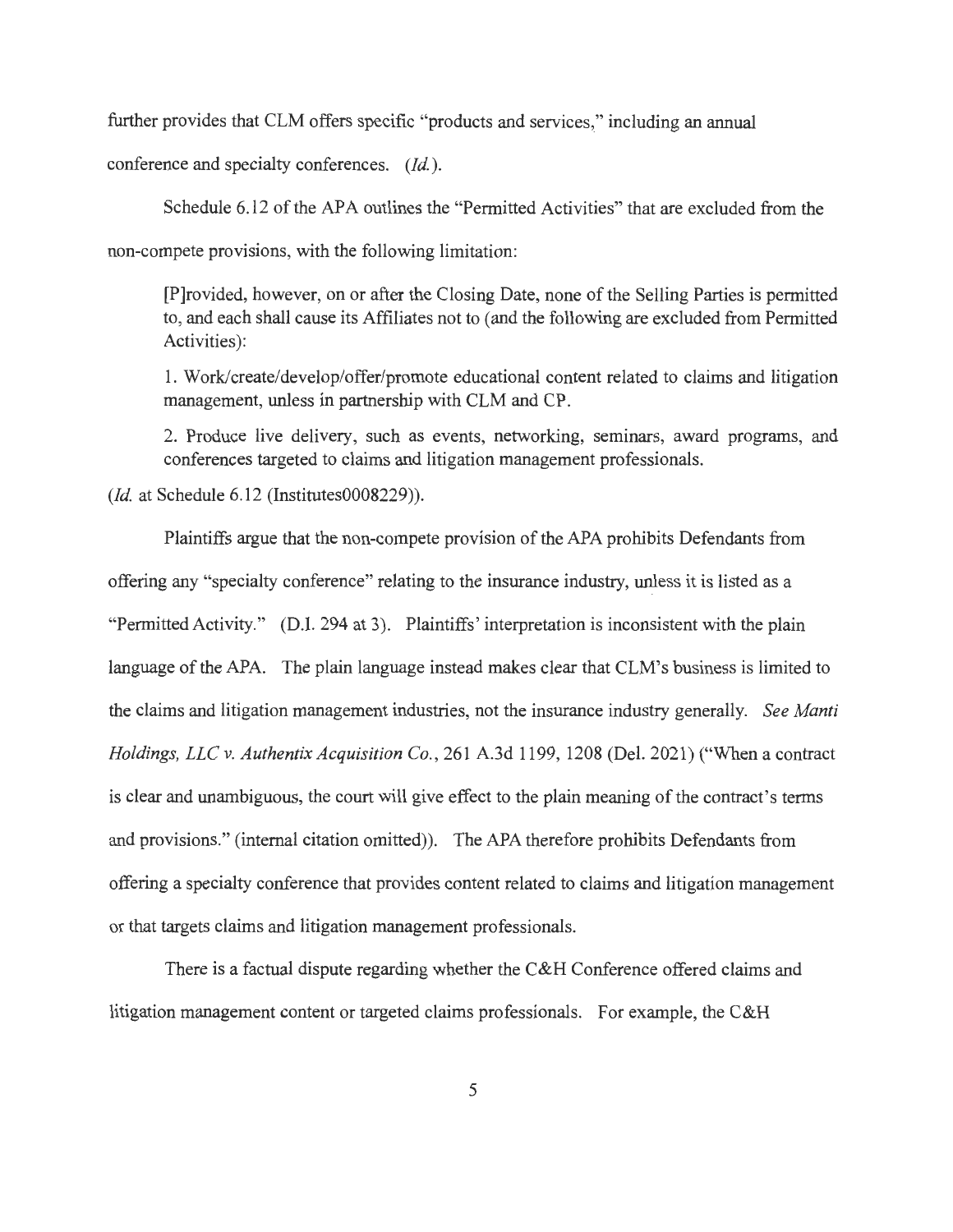Conference included a session titled, "Cannabis Exposure: A Peek Down the Rabbit Hole,"3 which was described on BIH's website as follows:

The cannabis exposure is often difficult to evaluate due to rapidly emerging risks in a highly regulated industry and lack of access to significant data. This panel of experienced cannabis professionals will attempt to shed light on the various cannabis exposures to date, and how these will involve [sic] in the future.

(D.I. 238, Ex. J). This session included slides detailing examples of claims issues that have arisen in the cannabis industry. (Id., Ex. E, at 126:6-22). The fact-finder could conclude based on such evidence that the C&H Conference offered educational content relating to claims and litigation management.

Additionally, BIH sent C&H Conference advertisements to individuals on the marketing list provided by the Wilson Elser law firm, which is involved in claims and litigation management. (D.I. 272, Ex. C, at 73:20–24, 89:1–6). Potter did add a disclaimer to the C&H Conference advertisement stating, "This conference was not developed and is not intended for claims and litigation management professionals." (D.I. 238, Ex. F, at 1). There is testimony, however, that least 15 individuals and 40 companies that were CLM members attended the C&H Conference. (D.I. 278, Ex. C, at 38:22-39:4). Based on this evidence, the fact-finder could conclude that this conference was targeted to claims professionals. Thus, summary judgment must be denied. 4

<sup>&</sup>lt;sup>3</sup> The session was originally titled "Cannabis Claims: A Peek Down the Rabbit Hole." Potter changed the session's title and description to omit all references to "claims" after Plaintiffs notified him that it violated the APA. (D.I. 238, Ex. C, at 86:21-88:25).

 $4$  Potter also argues that the C&H Conference does not violate the non-compete because it is one of the "Permitted Activities" in Schedule 6.12. (D.I. 242 at  $7-8$ ). The plain language of the APA, however, easily dispels this argument. Schedule 6.12 provides that BIH is permitted to present "Events and Award Programs *as follows"* and lists six specific events, none of which include the C&H Conference. (D.I. 240-9, Ex. 9, at Schedule 6.12 (Institutes0008229)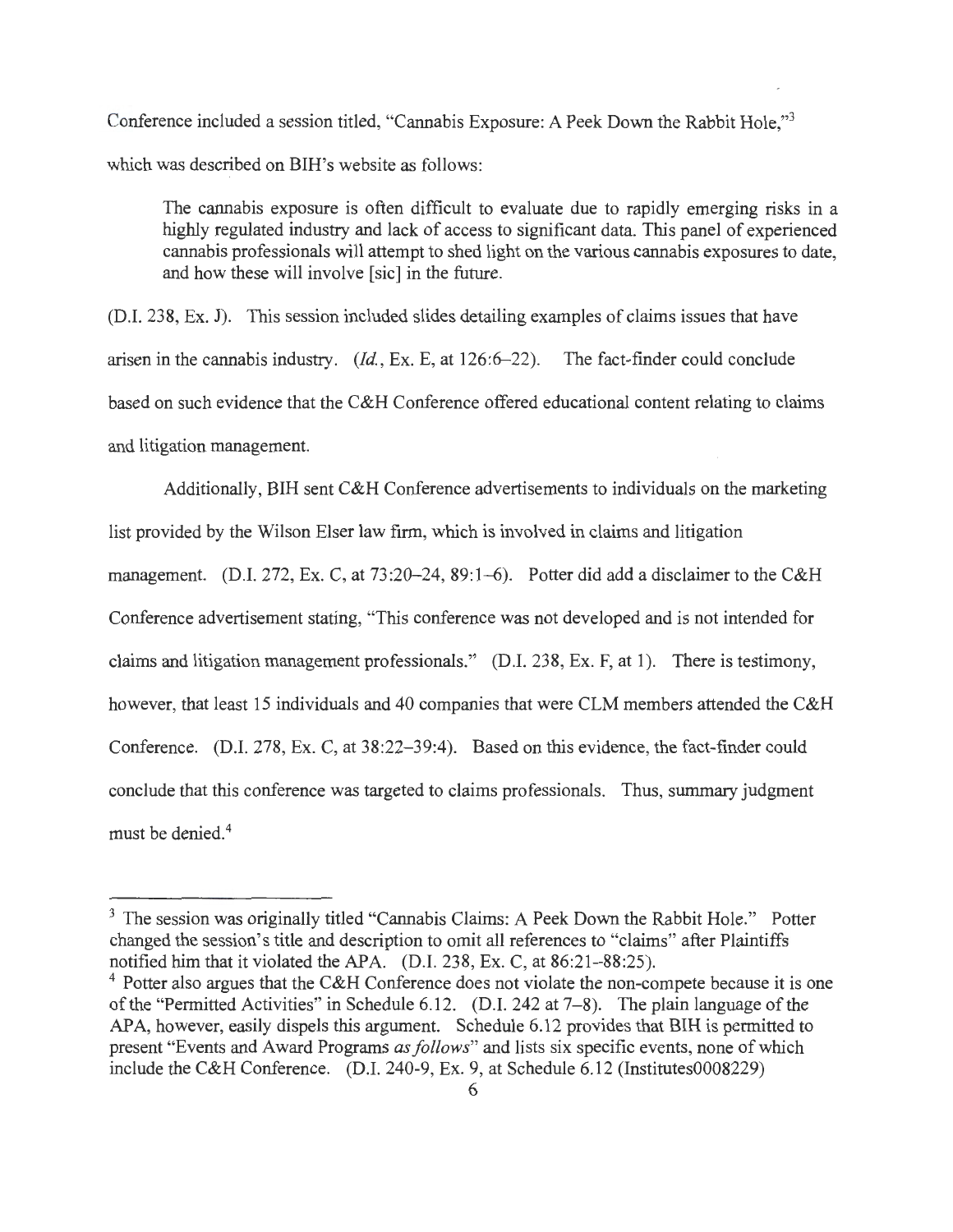Plaintiffs also claim that Defendants breached the non-compete provisions of the APA when Stephen and Carole Acunto (directors and officers of BIH) briefly joined the advisory board of ClaimsX (CLM's competitor). (D.I. 48 at  $\P$  130). BIH argues that Plaintiffs have failed to show that the Acuntos' brief involvement with ClaimsX harmed Plaintiffs. (D.I. 234 at 18-21 ). Potter similarly argues that Plaintiffs have failed to show that they suffered any damages because of the C&H Conference. (D.I. 242 at 11–12). Plaintiffs respond that they are entitled to "benefit of the bargain" damages, nominal damages, and/or injunctive relief, so summary judgment is improper. (D.I. 269 at 18-19, 19 n.3; D.I. 280 at 12-13).

Plaintiffs' damages expert Dr. Christine Meyer has opined that Plaintiffs' damages are equal to the difference between the price that Plaintiffs paid for the assets and the actual value of the assets received by Plaintiffs (which was lower due to the competition from Defendants). *(See* D.I. 261-1 , Ex. A). This testimony is sufficient to create a factual dispute as to whether Plaintiffs suffered damages (i.e., lost the benefit of their bargain) as a result of Defendants' alleged breaches. *See Siga Techs., Inc. v. PharmAthene, Inc.,* 132 A.3d 1108, 1111 (Del. 2015) ("[W]hen a contract is breached, expectation damages can be established as long as the plaintiff can prove the *fact* of damages with reasonable certainty."); *Genencor Int'l, Inc. v. Novo Nordisk AIS,* 766 A.2d 8, 11 (Del. 2000) ("It is a basic principle of contract law that [the] remedy for a breach should seek to give the nonbreaching  $\Box$  party the benefit of its bargain by putting that party in the position it would have been but for the breach."). Any claimed deficiencies in Dr. Meyer's methodology were the subject of Defendants' *Daubert* motions (D.I. 259, 260), which I

<sup>(</sup>emphasis added); *see also id.* (Institutes0008228) ("'Permitted Activities' shall mean the business operations of the following entities, *as specifically set forth below[.]"* (emphasis added))).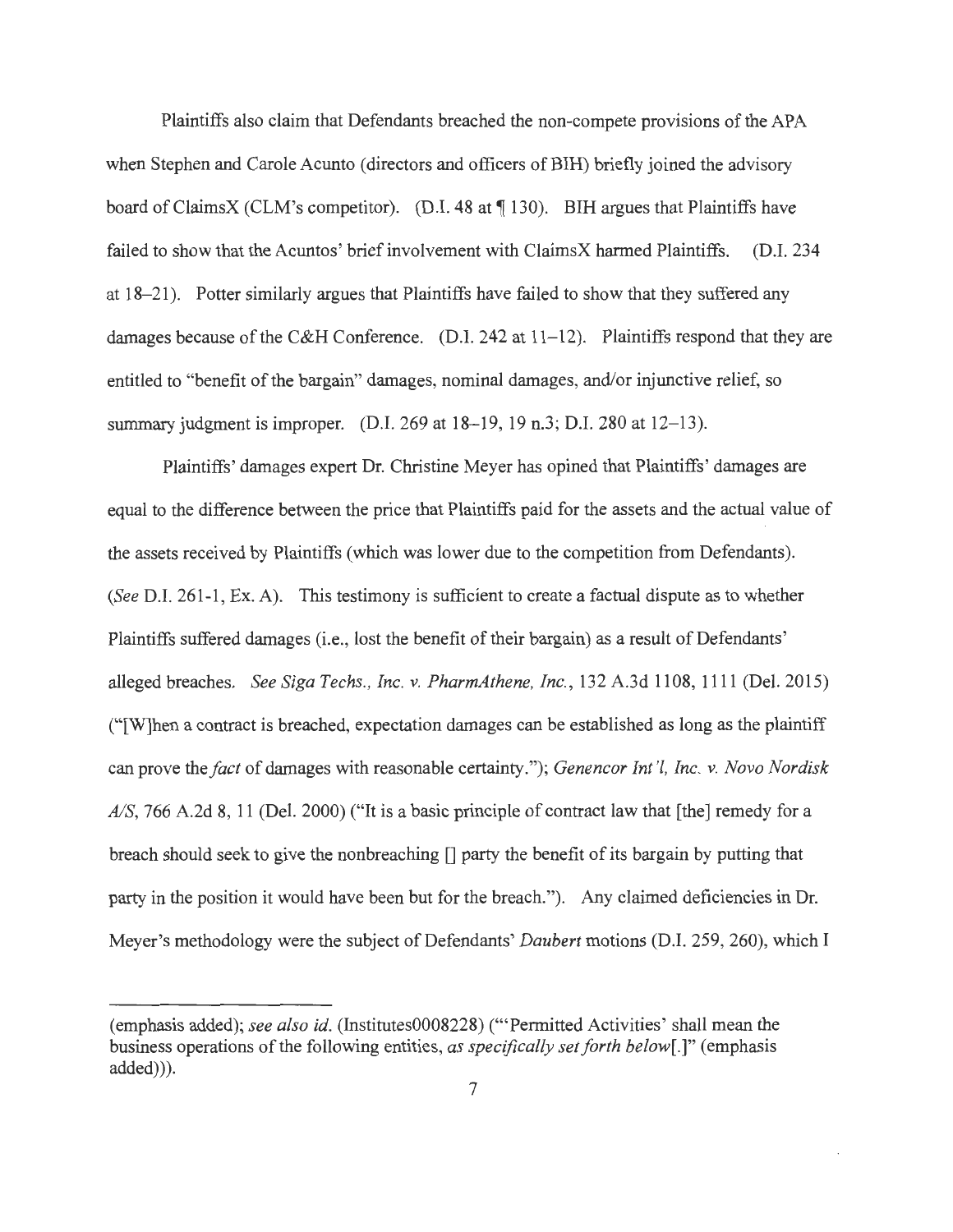mostly denied. Whether her testimony is persuasive presents a different issue, which Defendants can test with cross-examination and opposing testimony.

Finally, BIH argues that Plaintiffs are barred from relief because they did not seek a preliminary injunction and thus failed to mitigate their damages. (D.I. 234 at 21-22). Similarly, Potter argues that Plaintiffs have waived any right to seek injunctive relief due to their failure to do so at the beginning of this litigation. (D.I. 242 at  $12-14$ ). These arguments are frivolous. Plaintiffs' decision not to seek a preliminary injunction in no way waives the right to relief or provides a reasonable theory of mitigation.

Because there are genuine disputes of fact, I will deny Plaintiffs', BIH's, and Potter's motions for summary judgment on Plaintiffs' breach of contract claim.

#### **B. Tortious Interference (Count II)**

Potter also moves for summary judgment on Plaintiffs' tortious interference claim. *(Id*  at  $14-16$ .<sup>5</sup> To establish a tortious interference claim under Delaware law, Plaintiffs must prove: "(1) the existence of a valid business relationship or expectancy; (2) knowledge of the relationship or expectancy on the part of the interferer; (3) intentional interference which induces or causes a breach or termination of the relationship or expectancy; and (4) resulting damages to the party whose relationship or expectancy has been disrupted." *Enzo Life Scis. , Inc. v. Digene Corp.,* 295 F. Supp. 2d 424, 429 (D. Del. 2003). Plaintiffs allege that by offering the C&H Conference and assisting in the operations of ClaimsX, Potter knowingly and intentionally interfered with CLM's existing and prospective contractual and business relationships. (D.I. 48 at  $\P$ [167-168).

<sup>5</sup> This Court previously dismissed Count II against BIH. (D.I. 137).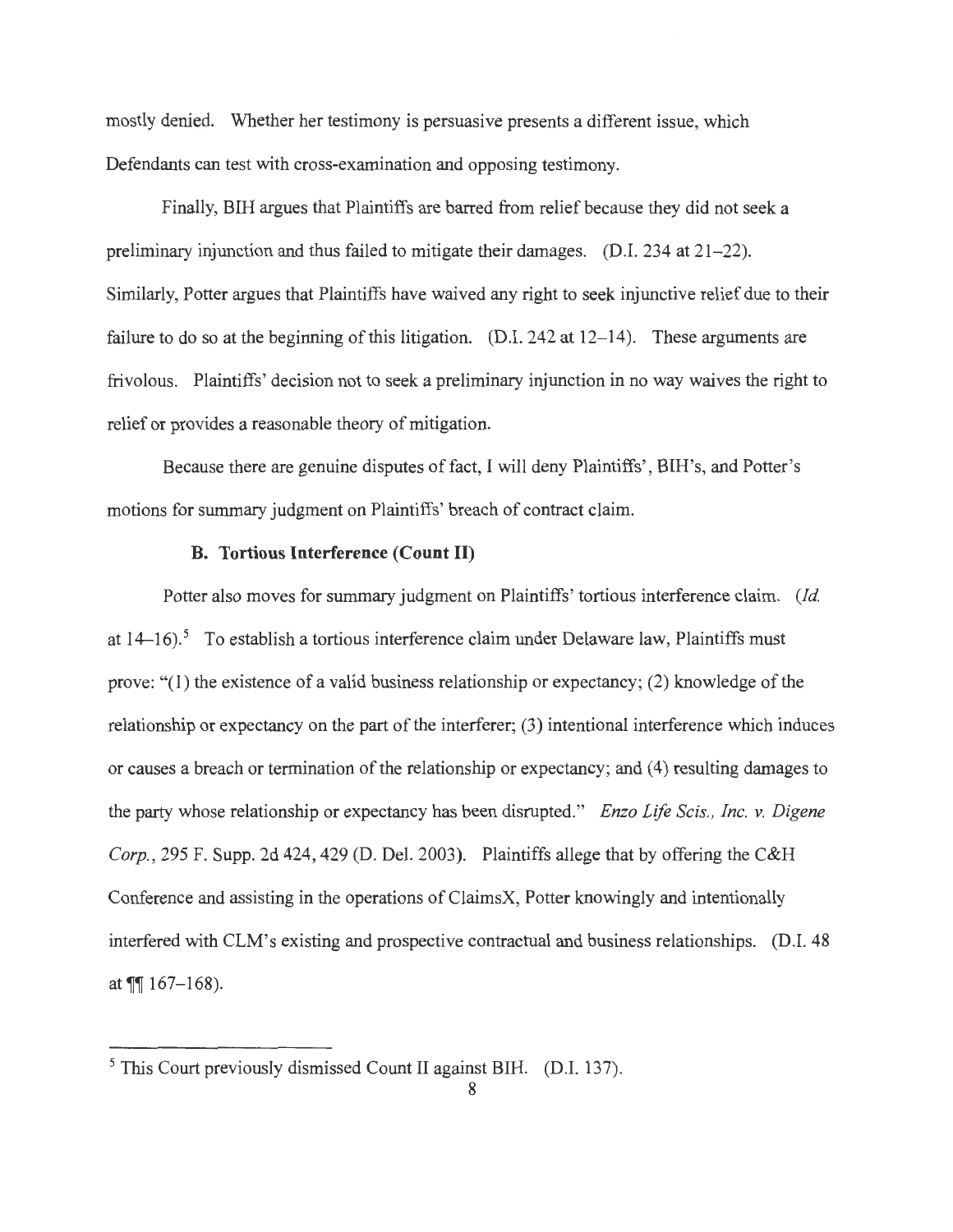Potter argues that Plaintiffs have failed to identify any business relationship with which Potter tortiously interfered. (D.I. 242 at 15). Plaintiffs respond with evidence showing that three customers and sponsors have decreased their spending with CLM from 2018 to 2021 after BIH and ClaimsX entered the market. (D.I. 278, Ex. C, at 44:19-46:11 , 47:9-49:24). This is not enough to establish the existence of a valid business relationship or expectancy.

"To meet the reasonable probability of a business opportunity prong, a plaintiff must identify a specific party who was prepared to enter into a business relationship but was dissuaded from doing so by the defendant and cannot rely on generalized allegations of harm."' *U S. Bank Nat '! Ass 'n v. Gunn,* 23 F. Supp. 3d 426, 436 (D. Del. 2014) (cleaned up). Plaintiffs do not point to any evidence showing that there was a reasonable probability that Plaintiffs would continue to receive the same level of sponsorship from the three named sponsors. *See Beard Rsch., Inc. v. Kates,* 8 A.3d 573, 611 (Del. Ch.) (finding existence of a prospective business relationship where plaintiff provided evidence showing that there was a reasonable probability of obtaining repeat business from its one-off and long-term catalog customers), *aff'd sub nom. ASDL Inc. v. Beard Rsch., Inc. ,* 11 A.3d 749 (Del. 2010). Thus, Plaintiffs have failed to show a valid business relationship or expectancy.

Even if Plaintiffs could show a valid business relationship, they have failed to show that Potter's alleged interference caused the customers to decrease their spending. Plaintiffs' only evidence is the testimony of Mr. Miller (Plaintiffs' 30(b)(6) witness) in which he states that he cannot think of any other reason for the decrease.  $(D.I. 278, Ex. C, at 45:18-46:11)$ . This alone is insufficient to establish proximate causation.

Thus, I will grant Potter's motion for summary judgment with respect to Count II.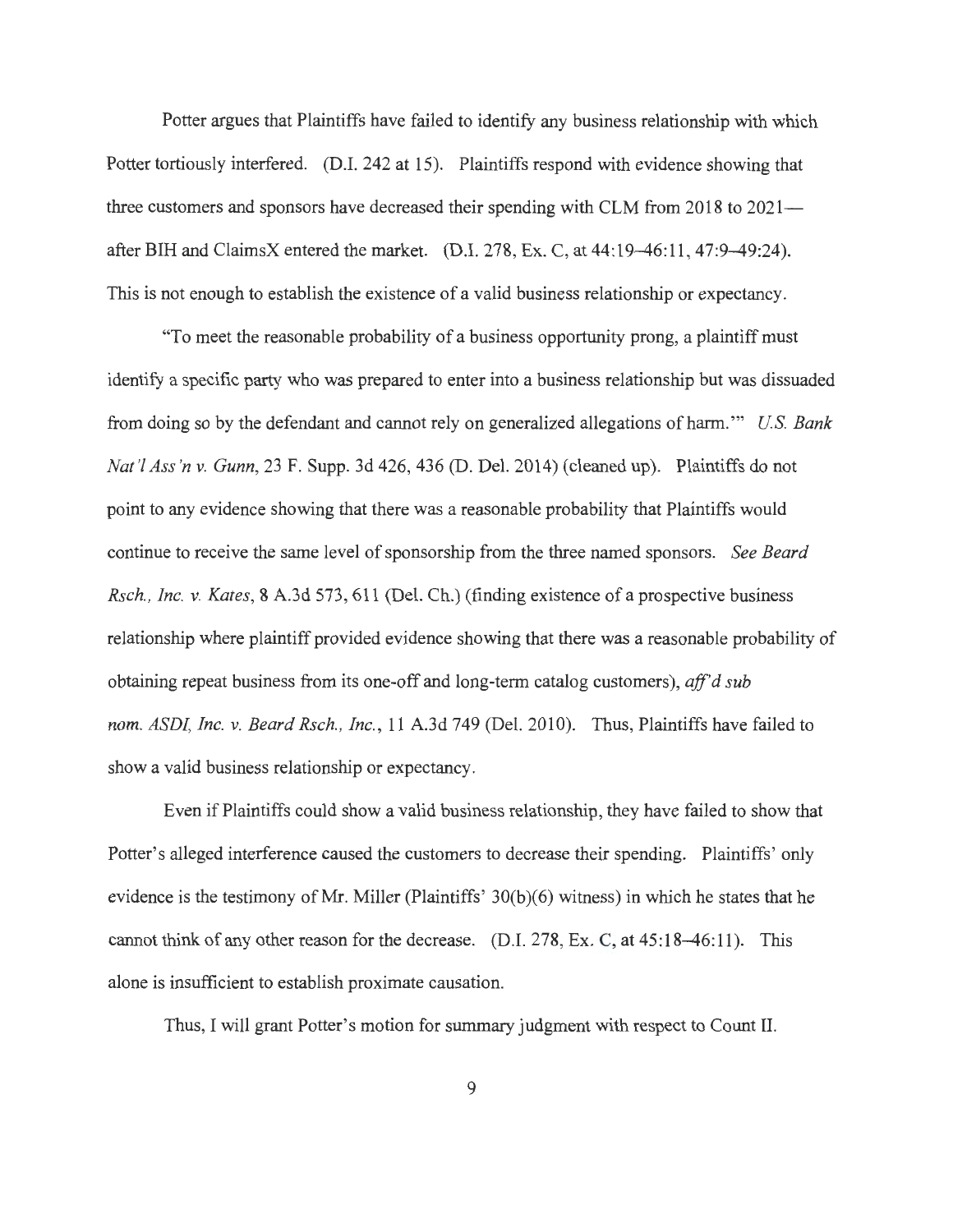#### **C. Declaratory Relief (Count IV)**

In Count IV, Plaintiffs "seek a declaration that Defendant Potter has violated the terms of the [APA] and that [Plaintiffs] are entitled to an offset of the sums paid under the [APA] in an amount equal to the damages caused by Defendant Potter's conduct." (D.I. 48 at  $\P$  179). Potter argues that Plaintiffs seek a declaration regarding Potter's past conduct, which is not a proper basis for declaratory relief. (D.I. 242 at 16–17). Plaintiffs respond that the Magistrate Judge already rejected this argument in denying Potter's motion to dismiss Count IV. (D.I. 280 at 18). Specifically, the Magistrate Judge found, "[T]he amended complaint contains sufficient allegations that Potter's allegedly breaching conduct 'continues or is likely to continue in the future."" (D.I. 126 at 22).

But the current motion is one for summary judgment, and Plaintiffs must now provide evidence supporting their claim. *See Celotex Corp.*, 477 U.S. at 322. "A plaintiff bringing an action for declaratory judgment must prove, by a preponderance of the evidence, that an actual controversy exists." *Benihana ofTokyo, Inc.* v. *Benihana, Inc.,* 59 F. Supp. 3d 654, 662 (D. Del. 2014), *ajf'd,* 622 F. App'x 169 (3d Cir. 2015).

Plaintiffs, however, have made no effort to show that Potter's conduct "continues or is likely to continue in the future." *Benson v. Amguard Ins. Co.*, 2017 WL 2672078, at \*4 (D. Del.) June 21, 2017). Instead, Potter has testified that he has not been involved in the insurance industry since he resigned from BIH in 2019. (D.I. 247-2, Ex. 12, at 120:2-15; D.I. 247-3, Ex. 24). Thus, Plaintiffs have not shown that their declaratory relief claim is anything more than an improper request regarding Potter's past conduct. *In re Noble,* 2018 WL 2012903, at \*2 (D. Del. Apr. 30, 2018) ("Asking a court to proclaim that one's rights were violated is not a proper